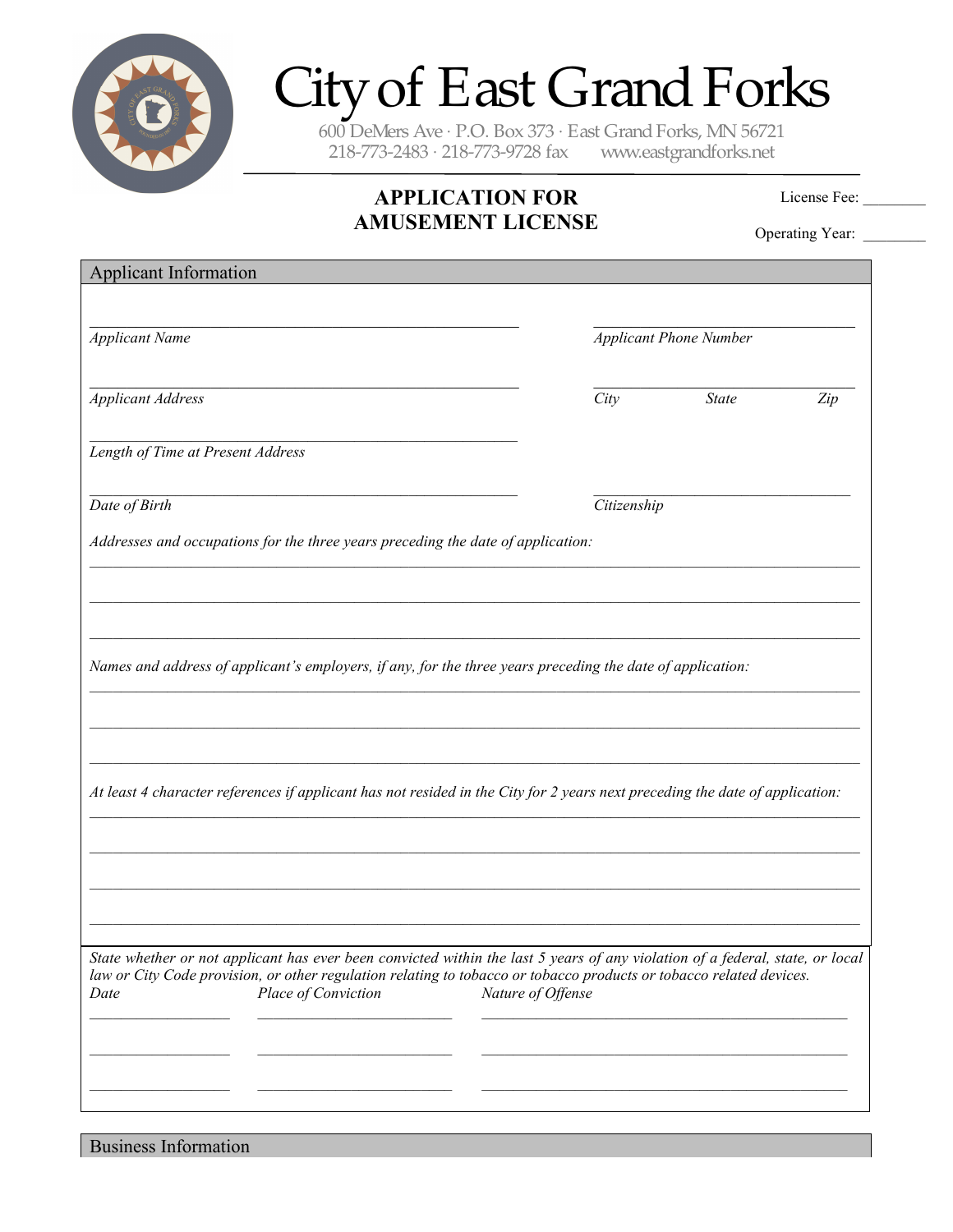### City of East Grand Forks Application for Amusement License

| <b>Business Name</b>                                                                                                                                  | <b>Business Phone Number</b> |              |     |  |  |
|-------------------------------------------------------------------------------------------------------------------------------------------------------|------------------------------|--------------|-----|--|--|
|                                                                                                                                                       |                              |              |     |  |  |
| <b>Business Address</b>                                                                                                                               | City                         | <b>State</b> | Zip |  |  |
| Federal Tax ID #                                                                                                                                      | MN Tax ID #                  |              |     |  |  |
| Corporate Information (if applicable)                                                                                                                 |                              |              |     |  |  |
|                                                                                                                                                       |                              |              |     |  |  |
| Corporate Name                                                                                                                                        | <b>Phone Number</b>          |              |     |  |  |
| Corporate Address                                                                                                                                     | City                         | <b>State</b> | Zip |  |  |
| I hereby certify that I have completely filled out the entire above application, together and that the application is<br>true, correct, and accurate. |                              |              |     |  |  |
| Signature of Applicant                                                                                                                                | Date                         |              |     |  |  |
| <b>Print Name</b>                                                                                                                                     | Title                        |              |     |  |  |
| Internal Use Only                                                                                                                                     |                              |              |     |  |  |
| The following items need to be completed and/or attached in order for the application to be processed:                                                |                              |              |     |  |  |
| *Application fee paid in full: $\Box$ yes $\Box$ no Payment Type: $\Box$ cash $\Box$ check # Receipt #                                                |                              |              |     |  |  |
| *Application completed in full and signed: $\Box$ yes $\Box$ no                                                                                       |                              |              |     |  |  |
| *Approved $\Box$ yes $\Box$ no<br>License Number                                                                                                      |                              |              |     |  |  |